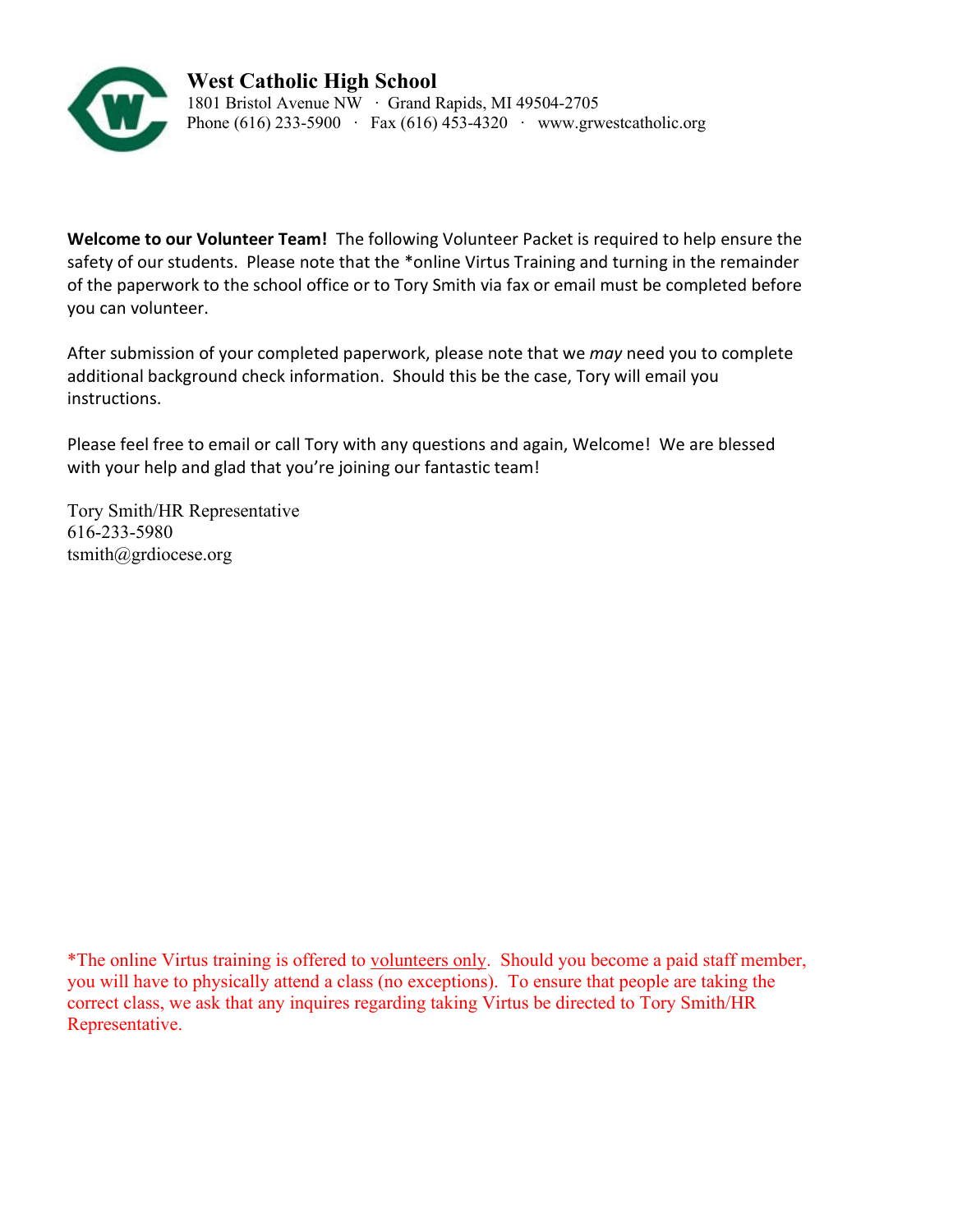GRAND RAPIDS CATHOLIC SECONDARY SCHOOLS





DIOCESE OF GRAND RAPIDS

# **Protecting God's Children/Virtus Training Instructions**

For the protection of our students, all volunteers are **required** to complete an online Protecting God's Children Training Session *prior* to volunteering within our school system. Please follow the instructions below:

- Go to: grdiocese.org  $\rightarrow$  Protecting Gods Children  $\rightarrow$  Safe Environment Training  $\rightarrow$  Find **and register for an upcoming session**
- **Select your organization Grand Rapids, MI (Diocese)**
- Create a User ID (email address) and password Retain this information. You will need it!
- Enter your personal information
- **As your primary location, select your employer** *Catholic Central High School or West Catholic High School*. DO NOT select your parish as your primary location.
- The next question asks if you work, volunteer or worship in another location, **please select No.** Should you register to volunteer with your parish, another school, etc., your account should be updated at that time.
- Select role: Volunteer Please do not select any other role.
- Select: **Protecting God's Children for Adults (Online Training)**
- You will receive an email confirming your registration. Click on either link in that email and it will bring you directly to the Virtus website.
- Log in with your User ID and password. Select **GO TO MAIN VIRTUS APPLICATION** button on left side of screen, select **Training** in green area under Toolbox heading.
- Select the Protecting God's Children Online Awareness Session and begin your training.
- Confirmation that you've completed the course will be send directly to HR. You do not need to provide proof.
- You *may* receive notification that a National Background Check must be completed to prior to volunteering.

Thank you for your service to our community!

Please note that should you move to another role within the school or the Catholic community, you may be required to attend the Protecting God's Children course.

GRCSS  $\triangle$  CATHEDRAL SQUARE CENTER  $\triangle$  360 DIVISION AVE S  $\triangle$  GRAND RAPIDS, MI 49503  $\triangle$  P: 616-233-5980  $\triangle$  F: 616-514-6058 WWW.CATHOLICSCHOOLS4U.ORG  $\triangleq$  WWW.GRCATHOLICCENTRAL.ORG  $\triangleq$  WWW.GRWESTCATHOLIC.ORG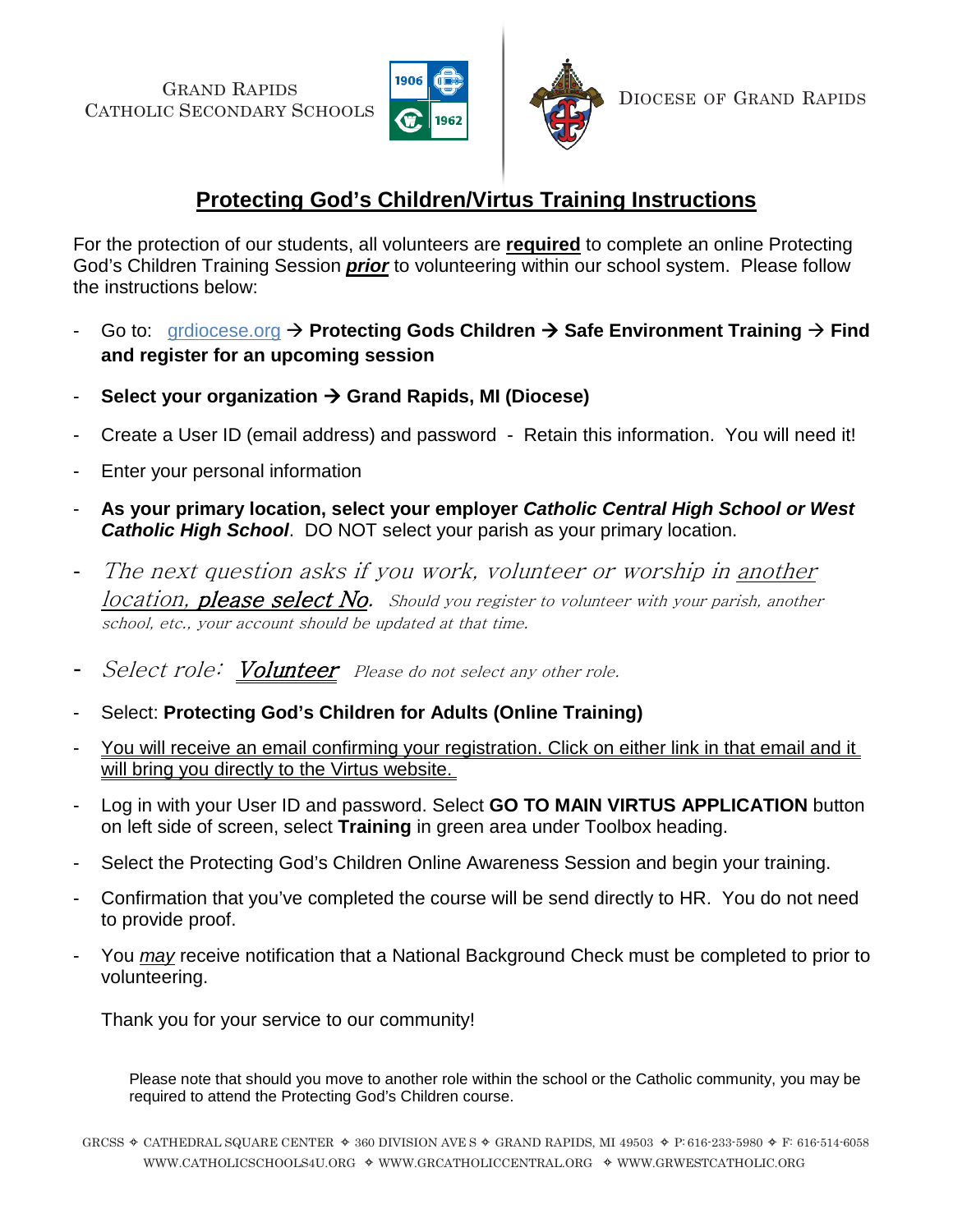# **GRAND RAPIDS CATHOLIC SECONDARY SCHOOLS**

# **VOLUNTEER CONTACT INFORMATION**

| <b>Person to Notify in Case of Emergency:</b> |  |
|-----------------------------------------------|--|
|                                               |  |
|                                               |  |
|                                               |  |
|                                               |  |
|                                               |  |
| Please note any special instructions:         |  |
|                                               |  |
|                                               |  |
|                                               |  |

## **PLEASE CONTACT THE SCHOOL IF ANY INFORMATION ABOVE CHANGES!**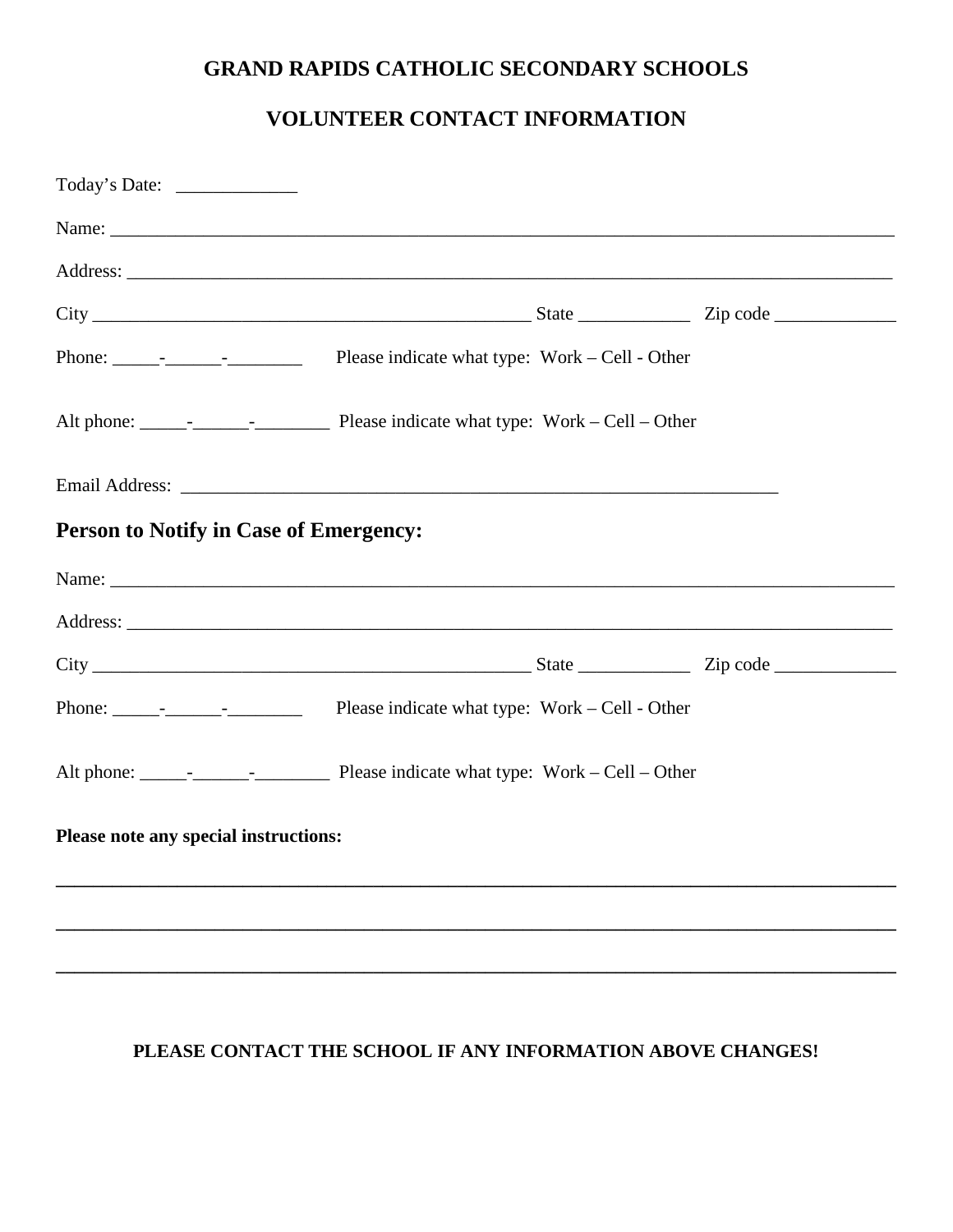

# **BACKGROUND CHECKS FOR VOLUNTEERS AND EMPLOYEES**

In all ministries and programs, we are committed to assure a safe place for our children and young people, and others who may be at risk due to infirmity or disability. Accordingly, the Diocese of Grand Rapids has mandated that criminal history checks be conducted on all employees and volunteers who have regular contact with children or young people [Ref. Diocesan Policy on Sexual Abuse of Minors, Section VI, Article D.] Criminal background checks may also be conducted on employees and volunteers who regularly work with at risk adults. Other background checks such as driving records may be conducted on select employees or volunteers where their positions include responsibilities operating vehicles.

In conducting background checks, we will comply with all state requirements, and the federal Fair Credit Reporting Act (FCRA).

#### *Please Note:*

- According to the FCRA, we must have your written authorization to conduct a background check. Please give your authorization by completing and signing the *Background Check Authorization Form* we provide.
- On the authorization form, each background check we will be conducting will be indicated by an initialed box. If no box has been initialed, ask your background checks administrator to do so before you sign the form.
- If you do not sign the form and provide all required information, we will not be able to conduct the background check, and we will not be able to place or retain you in a volunteer or employment position.

#### *Be Assured:*

- We will conduct only the background checks that are initialed on the form.
- Your information will be held and processed in accordance with strict standards of confidentiality. We will do everything possible to prevent identity theft, and protect your privacy.
- The information you provide will be used only for legitimate employment or volunteer placement purposes, and will not be sold or distributed for other reasons.
- If we find any records or references that might influence a decision to not place or retain you, you will receive all proper notices as required by the FCRA. You will also be able to obtain a copy of the record or other documentation we receive, and contact information for the reporting agency that provided the report. You will have an opportunity to correct any inaccuracies or discrepancies in the report.
- You may request a copy of the *Summary of Your Rights Under the Fair Credit Reporting Act*, prepared by the U.S. Federal Trade Commission, from your background checks administrator. You will receive a copy of the summary of rights if we notify you that we have found a negative report that might cause us to not place or retain you.

Thank you for your cooperation in this important program that will help ensure the safety of those we are committed to protect, and promote greater trust and confidence in our ministries and programs among parents, caretakers, and all others we strive to serve.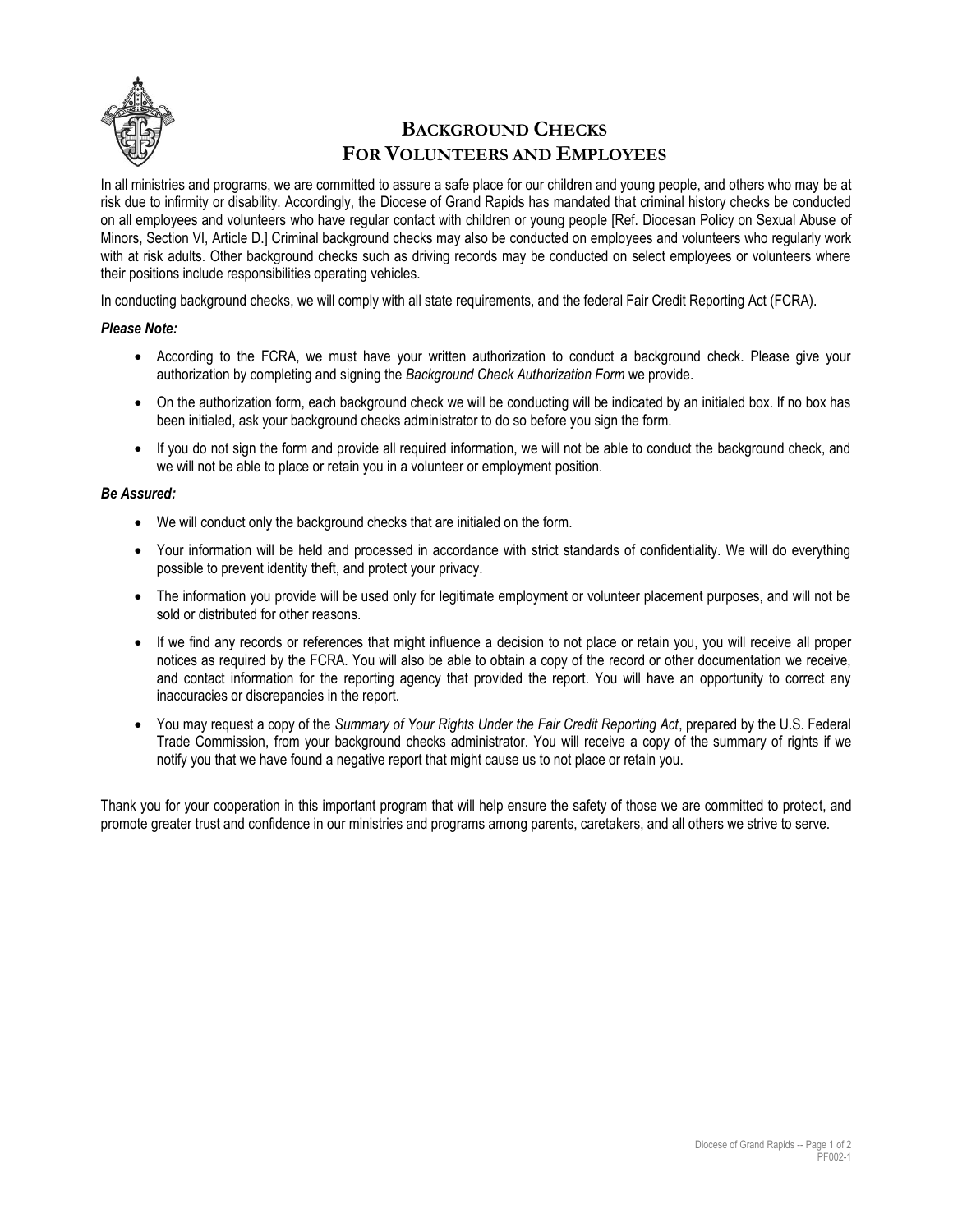

## **BACKGROUND CHECK AUTHORIZATION FORM FOR VOLUNTEERS AND EMPLOYEES**

| Parish/School/Organization:                                                                               |                |      |      |  |  |  |  |  |
|-----------------------------------------------------------------------------------------------------------|----------------|------|------|--|--|--|--|--|
|                                                                                                           |                | Name | City |  |  |  |  |  |
| Administrator: Initial box(es) to indicate which background check(s) may be conducted with authorization: |                |      |      |  |  |  |  |  |
| tes<br>Criminal                                                                                           | <b>Drivina</b> |      |      |  |  |  |  |  |

#### *Please complete, sign and date this form, and return it to the designated administrator for background checks at your organization.*

#### **Required Information**

| Full Name                                                                              |                                                              |                  | Race/Ethnic Group1 | Gender <sup>1</sup><br>(M/F) | Date of Birth <sup>1</sup><br>(Mo/Day/Yr) |        |  |  |
|----------------------------------------------------------------------------------------|--------------------------------------------------------------|------------------|--------------------|------------------------------|-------------------------------------------|--------|--|--|
| Address                                                                                |                                                              |                  | City               | State                        | Zip                                       |        |  |  |
| Known by Other Name(s)                                                                 |                                                              | Email<br>Address |                    |                              |                                           |        |  |  |
| Number of<br>Years in<br>Michigan                                                      | Previous residence within or outside of Michigan:<br>а.      |                  |                    |                              |                                           |        |  |  |
|                                                                                        | <b>Street</b><br>b.                                          |                  | City               | <b>State</b>                 | Zip                                       | County |  |  |
|                                                                                        | Street                                                       |                  | City               | State                        | Zip                                       | County |  |  |
| Volunteer Position or Job Title Held or Sought with Diocese or Affiliate Organization: |                                                              |                  |                    |                              |                                           |        |  |  |
|                                                                                        | Have you lived outside of Michigan since your 18th birthday? |                  | Yes                | No                           |                                           |        |  |  |

#### **Authorization**

*I understand that investigative inquiries into my background are to be made to assess my suitability for employment or volunteer placement. By signing below, I authorize the Diocese of Grand Rapids or its affiliate organizations or representatives to verify any of the information I have provided, and conduct a check of records and/or references with the appropriate individuals and/or organizations. I authorize any of them to release such information as the Diocese of Grand Rapids or its affiliate organizations require, without any obligation to give me written notice of such disclosure. I hereby release the Diocese or its affiliate organizations or representatives from any liability whatsoever as a result of inquiries or disclosures related to my background or character. Further, I will allow a photocopy of this authorization to be as valid as the original for purposes of conducting background investigations.*

Signature Date

<sup>1</sup> Race/Ethnic Group, gender, and date of birth are requested only for purposes of accurate identification and will not be used to discriminate or violate privacy.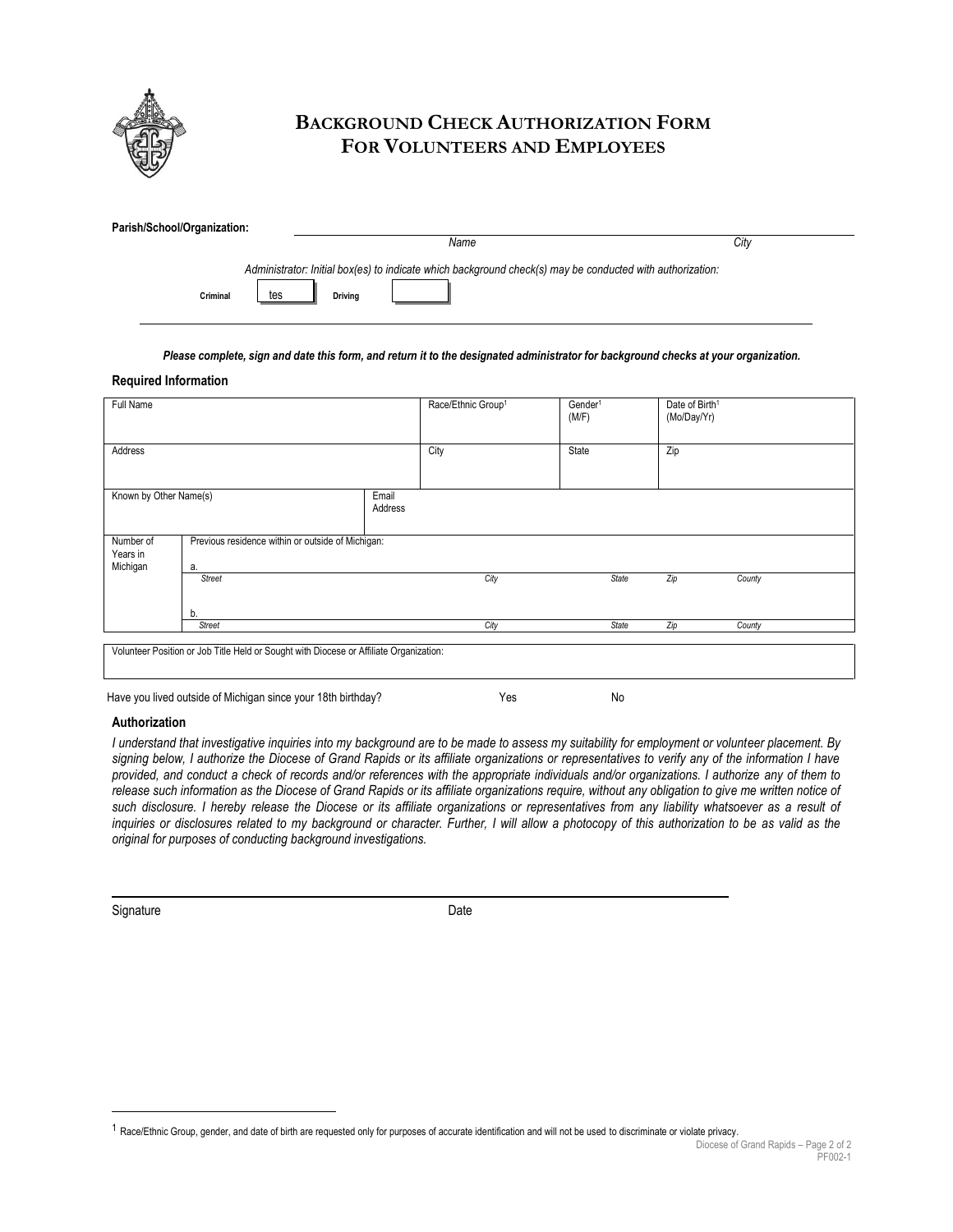

# **Standards of Ministerial Behavior in Dealing with Children & Young People**

*We the clergy, women and men religious, seminarians, staff and volunteers of the Diocese of Grand Rapids who have regular contact with children and young people pledge that we will maintain an open and trustworthy relationship with them free of behavior which is sexual in nature.*

## **General Guidelines**

1.1 Children and young people deserve the Church's highest standard of care. Since adults hold positions of power, we will set appropriate boundaries to assure a safe place for our children and young people in all Church ministries and programs.

1.2 We will witness in these and all our relationships the chastity appropriate to our state in life, whether celibate, single or married.

1.3 We recognize that needs for affection and intimacy must be addressed outside our work with children and young people.

1.4 Recognizing that physical contact with a minor may on occasion be appropriate and in some instances unavoidable, we acknowledge that it can also be misconstrued. It should occur in our work with minors (a) only when completely nonsexual and (b) never in private. In addition, we will not engage in speech, gesture or other behavior which may be construed as seductive or sexually suggestive to a minor.

1.5 When working with minors, we know that a team approach is best. We will, to the extent possible, avoid being alone with a minor, including transportation.

1.6 We will be accountable to a spiritual director, superior, colleague, spouse or peer to ensure we maintain proper boundaries in our relationships with minors and openly discuss threats perceived to those boundaries by ourselves, a minor or others.

1.7 We will educate ourselves concerning the signs of abuse and neglect of minors and take appropriate and requisite action when such signs are recognized. We acknowledge the State of Michigan's *Child Protection Law* in that regard, as well as the Diocese's *Policy on the Sexual Abuse of Minors,* and pledge our support of them.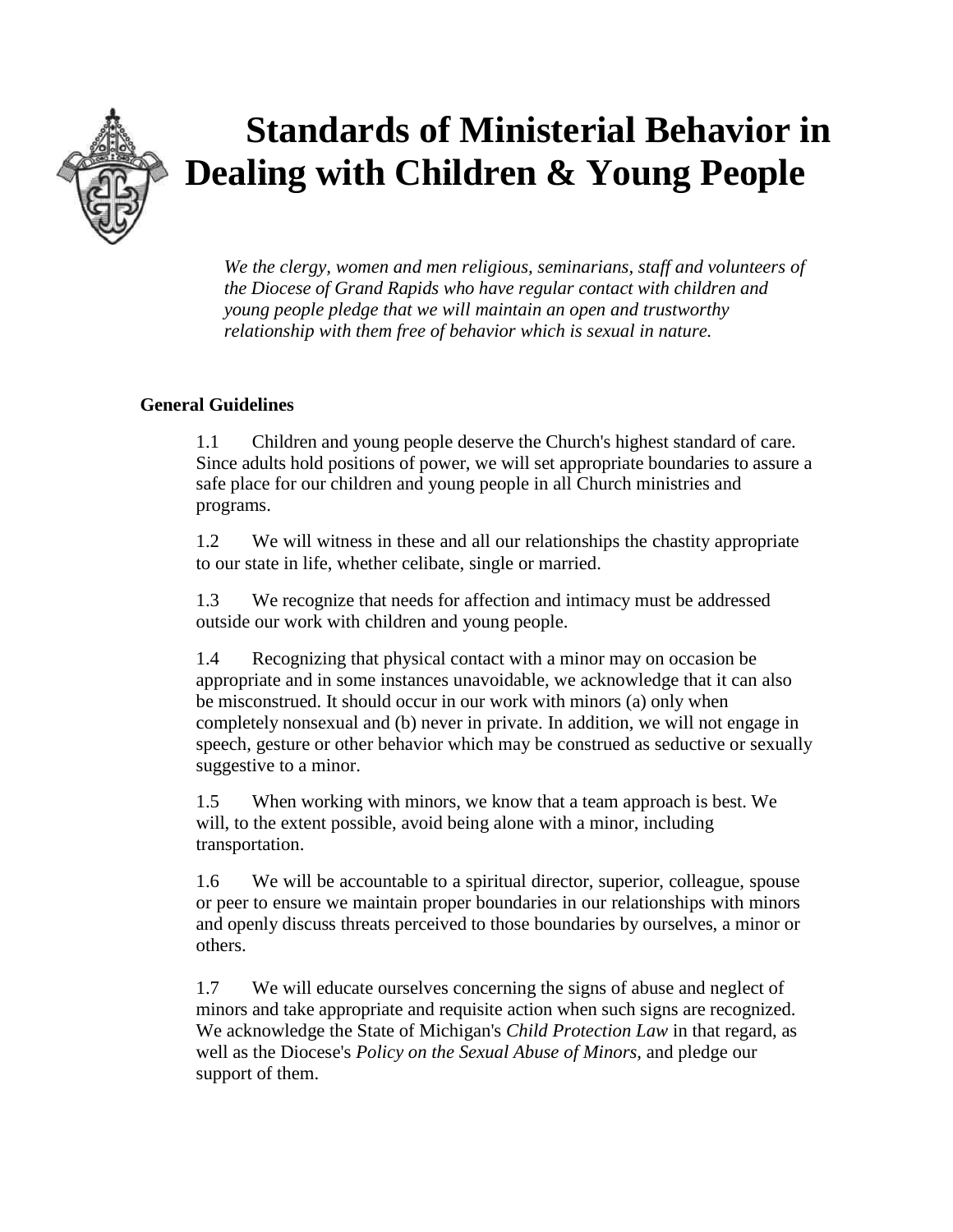1.8 Where other civil laws, diocesan policies, and/or codes of ethics govern particular aspects of our relationships with minors, we agree to comply implicitly with them in all respects.

## **Particular Guidelines**

2.1 Priests, unmarried deacons, religious and seminarians will not allow an unrelated minor to stay overnight in their private accommodations or residences unless the minor's parent or guardian is present. Married deacons, staff and volunteers will not share overnight accommodations with an unrelated minor if no other adult is present.

2.2 We will not meet with an unrelated minor in private absent exceptional circumstances. We will not do so, if at all possible, without notifying a superior or colleague in advance. When such a meeting occurs without such notice, we will promptly notify a superior or colleague in writing of the event, the circumstances giving rise to it and what occurred.

2.3 When we meet with an unrelated minor in a public place, but are alone with her or him, we will take the steps necessary to see that the meeting is readily observable to others, both visually and audibly unless confidentiality of the oral communication is necessary in the interest of the minor, in which case we will take additional precautions to assure that the meeting will be within the sight of other adults.

2.4 If a minor is sexually suggestive in speech or behavior, we will inform him or her that such conduct is unacceptable and, when appropriate, take other remedial action to prevent harm to the minor and scandal to others.

2.5 If a minor discloses information about a sexual issue or concern involving a parent, guardian or household member, we will ascertain whether reporting is required (see 1.7, *ante*) or appropriate, putting the minor's health and safety first, and having due regard for a request for confidentiality and/or anonymity by the minor. We will consult with an appropriate professional to determine a proper response.

2.6 Apart from the limited circumstance referenced in 2.5, we encourage parents and guardians to inquire about their children's welfare and our relationship with them. If we become aware of a danger to the health or safety of a young person, we will promptly advise the parent or guardian of our concern.

2.7 We will never provide alcohol, tobacco, illegal drugs, pornography or other inappropriate material to a child or young person. We will never use or be under the influence of alcohol or illegal drugs while in ministry to them. We will not encourage, create, acquire, possess, or distribute images or visual representations of any minor(s) that constitutes child pornography as defined by Michigan law, MCL 750.145c.

2.8 We will follow diocesan policies for screening, supervising and evaluating persons who work with children and young people on a regular basis, and make certain such persons sign on to these guidelines and agree to